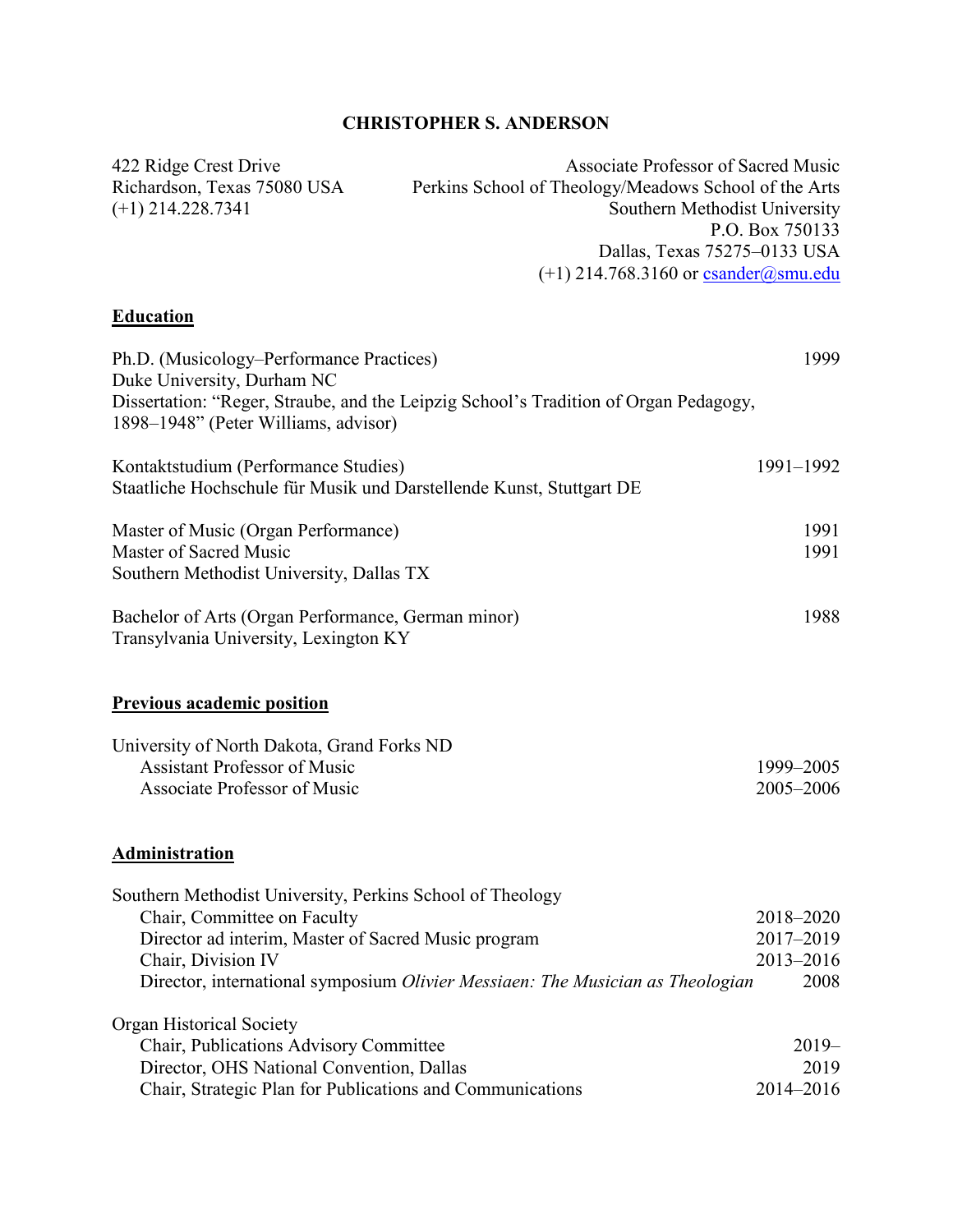| Founding Executive Committee of the Friends of the OHS Library and Archives<br>Chair, Alan Laufman Research Grant Committee          | 2013<br>2006-2008 |
|--------------------------------------------------------------------------------------------------------------------------------------|-------------------|
| University of North Dakota, Department of Music<br>Associate Chair and Director of Graduate Studies                                  | 2003-2004         |
| <b>Church music and related administration</b>                                                                                       |                   |
| Episcopal Church of the Epiphany, Richardson TX<br>Director of Music and Organist ad interim                                         | 2013              |
| Northaven United Methodist Church, Dallas TX<br>Organist                                                                             | 2006-2008         |
| First Presbyterian Church, Grand Forks ND<br>Music Associate and Adjunct Organist<br>Founder and Director, Pro Musica concert series | 1999-2006         |
| Broadmoor Community Church UCC, Colorado Springs CO<br>Director of Music and Organist                                                | 1997-1999         |
| Holy Trinity Lutheran Church ELCA, Chapel Hill NC<br>Director of Music and Organist<br>Founder and Director, The Bach Choir          | 1993-1997         |
| Asbury United Methodist Church, Durham NC<br>Director of Music and Organist                                                          | 1992-1993         |
| Evangelische Haigstkirche, Stuttgart DE<br>Organist                                                                                  | 1991-1992         |

### **Teaching**

Southern Methodist University, Perkins and Meadows Schools, graduate courses Introduction to Church Music Graduate Studies Genres of Western Christianity Introduction to Christian Worship (team) Seminar in Music Theory—Analysis of Sacred Music Analytical Techniques Seminar in Music History (topics seminar) Theological Perspectives in Music: Cantatas of J. S. Bach Theological Perspectives in Music: Bach and God Theological Perspectives in Music: *Messiah* of Handel Theological Perspectives in Music: Aesthetics of Sacred Music through Wittgenstein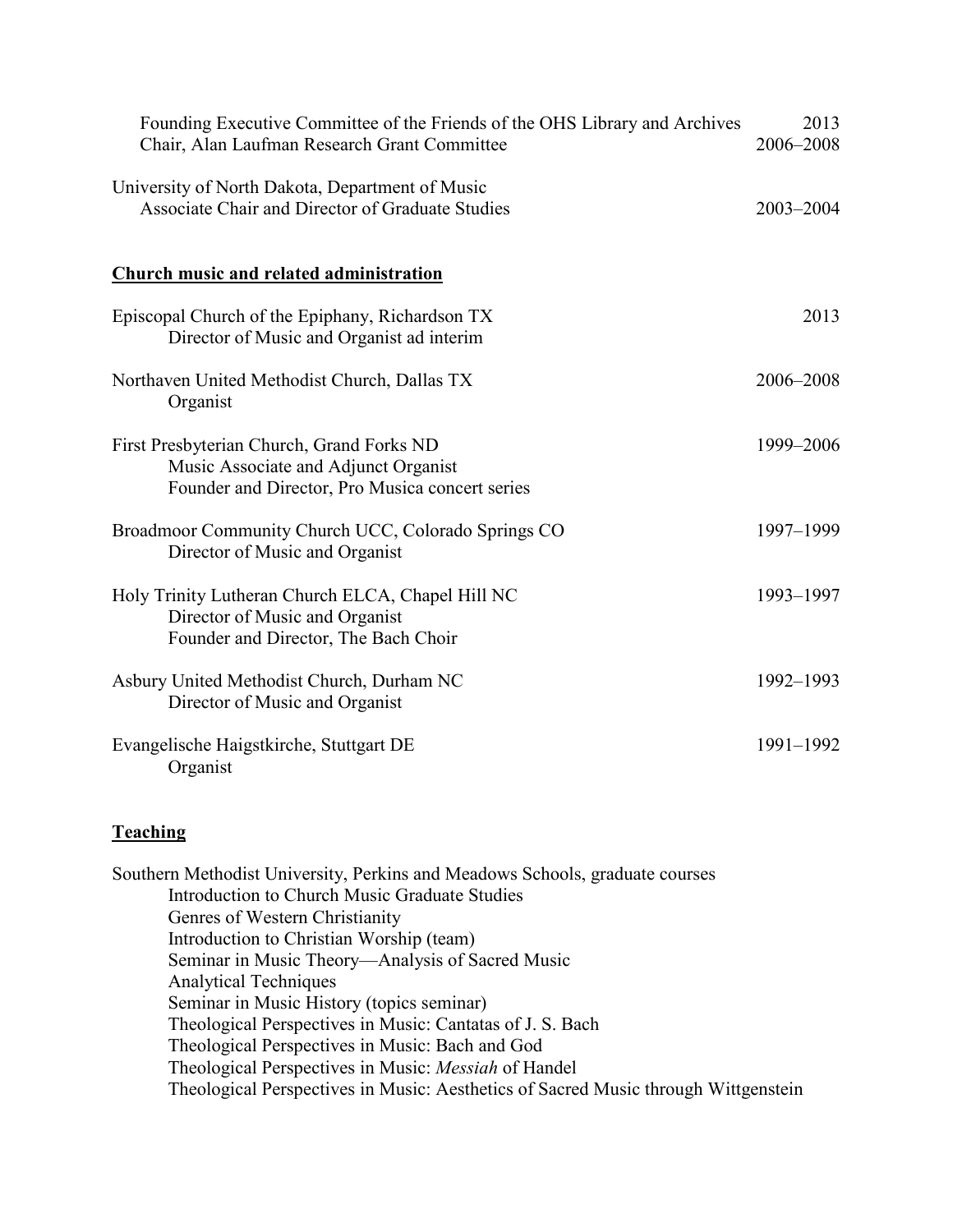Supervised Practicum Introduction to the Organ Organ Improvisation and Service Playing Applied organ instruction

Southern Methodist University, Meadows School, undergraduate courses Introduction to Music in History and Culture Survey of Music History I (Antiquity through Viennese Classicism)

University of North Dakota, graduate courses Introduction to Graduate Study in Music Music History in Review Perspectives in Music History (topics seminar)

University of North Dakota, undergraduate courses Survey of Music History II and III (Baroque era through present) Chromatic Harmony II Music Theory Since 1900 Aural Skills III and IV Upper-level music history seminars Collegium musicum Applied organ instruction

#### **Monographs**

*Musical Offering: Karl Straube and His World*. Manuscript complete and under review by University of Rochester Press, Eastman Studies in Music.

*Selected Writings of Max Reger*. New York and London: Routledge, 2006.

Reviews

James Wallmann, *The American Organist* 44/1 (January 2010): 75. Vincent Rone, *Notes: Quarterly Journal of the Music Library Association* 64/4 (Spring 2008): 745.

*Max Reger and Karl Straube. Perspectives on an Organ Performing Tradition*. Aldershot: Ashgate, 2003.

Reviews William A. Little, *The American Organist* 39/1 (January 2005): 83. David Baker, *The Organ*, http://www.theorganmag.com/bookrevs/regerstraube.html David Ponsford, *The Organ Yearbook* 33 (2004): 173–75. Hans Fidom, *Het Orgel* (November 2005) Graham Barber, *Journal of the British Institute of Organ Studies* 29 (2005): 206–08.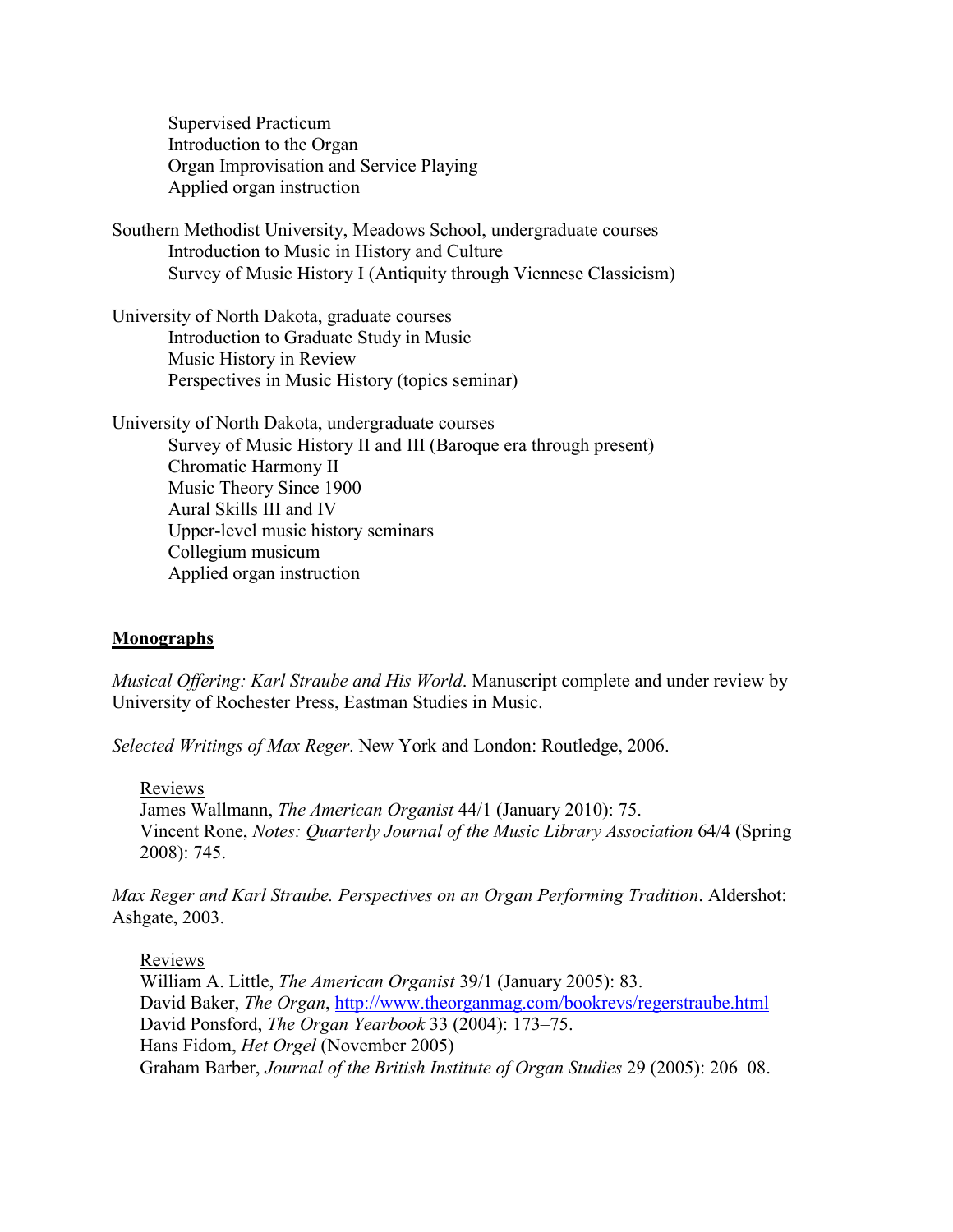#### **Edited Collections**

*An Introduction to the Organ Music of Max Reger*. Fingering and Pedaling Suggestions by Dean Billmeyer with a Preface by Christopher Anderson. Annotated Performers Editions No. 7. Wayne Leupold Editions, 2016.

Christopher Anderson, ed. *Twentieth-Century Organ Music*. Routledge Studies in Musical Genres. New York and London: Routledge, 2012.

Review Lawrence Archbold, *The American Organist* 47/8 (August 2013): 45–49.

### **Translations**

Dieter Schnebel, "Spiritual Music Today," trans. with an extended introduction by Christopher Anderson, in Edward Foley, ed., *Religions*, Special Issue "*Music: Its Theologies and Spiritualities—A Global Perspective.*" [http://www.mdpi.com/2077-1444/8/9/185/pdf;](http://www.mdpi.com/2077-1444/8/9/185/pdf) paper monograph, Basel: MDPI, 2020.

Robert Papperitz, *Choral-Studien* op. 15, edited by Iain Quinn, front matter trans. by Christopher Anderson. Bologna: Ut Orpheus Edizioni HS 256, 2018.

Jon Laukvik, *Orgelschule zur historischen Aufführungspraxis: Historical Performance Practice in Organ Playing*—*Volume 2, Romanticism*, trans. by Christopher Anderson. Stuttgart: Carus Verlag, 2010.

Reviews

Peter Williams, *The Organ Yearbook* 40 (2011): 193–94. Stijn Hanssens, *Orgelkunst* 35/1 (March 2012): 43.

*Max–Reger–Institut/Elsa–Reger–Stiftung Karlsruhe: Institut-Prospekt*, English by Christopher Anderson. Karlsruhe: Max–Reger–Institut/Elsa–Reger–Stiftung, 1999.

Franz Liszt, "Robert Schumann" (1855), trans. by John Michael Cooper, Christopher Anderson, and R. Larry Todd, in *Schumann and His World*, ed. by R. Larry Todd, 338–61. Princeton: Princeton University Press, 1994.

### **Reviews**

Review of Carl Czerny, *Organ Music*, Iain Quinn, organ. Performed on the Paul Fritts organ of the Princeton Theological Seminary. Naxos 8.573425. *Nineteenth-Century Music Review* 17/2 (August 2020): 305–308.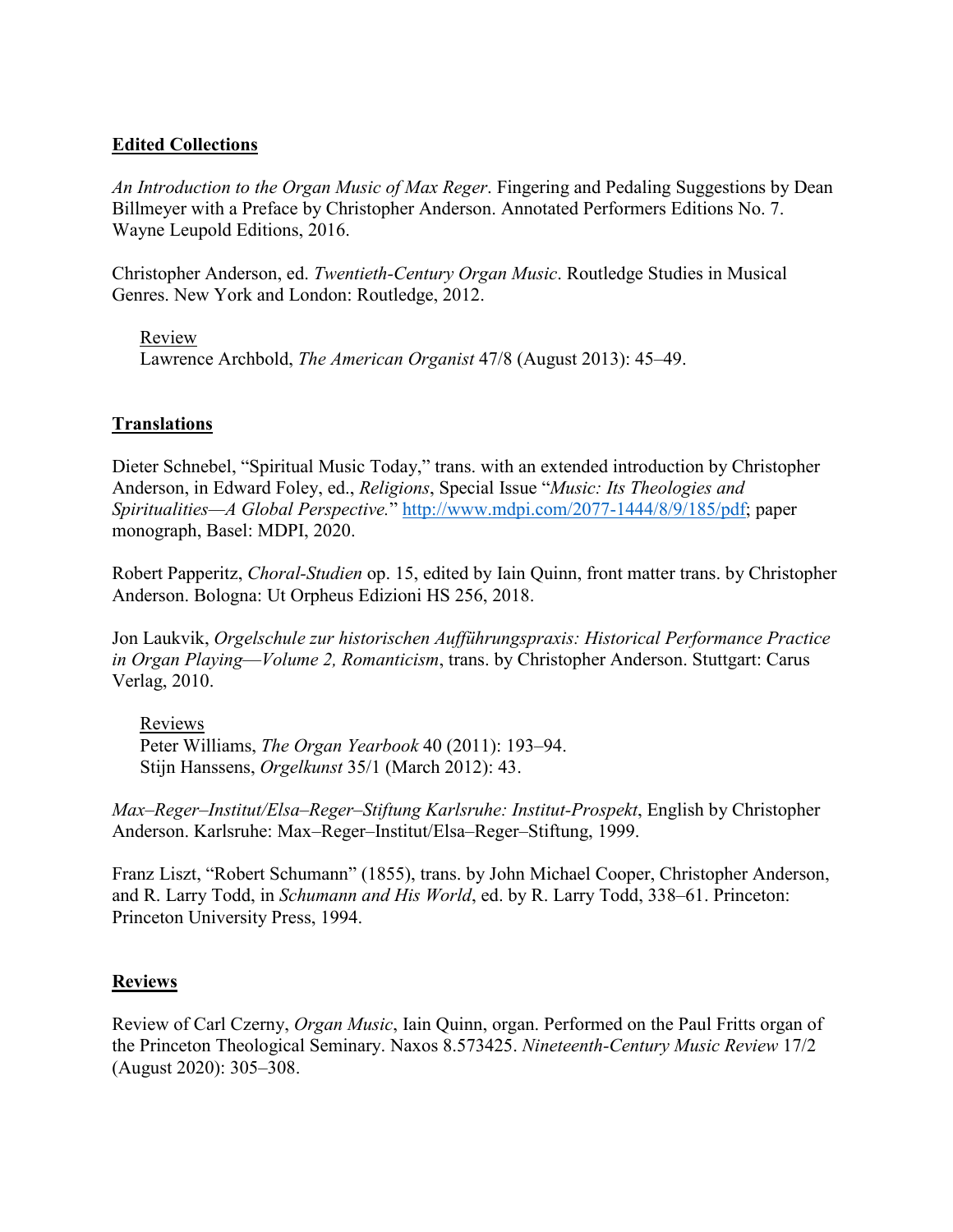Review of Max Reger, *Orgelwerke/Organ Works*, Henrico Stewen, organ. Performed on the Sauer Organ of the Thomaskirche, Leipzig. Motette 13801 (2011); and Max Reger, *Organ Works*, Henrico Stewen, organ. Performed on the Lundén Organ of the Vasa Church, Göteborg, Sweden. Fuga 9372 (2014). *Nineteenth-Century Music Review* 12/1 (June 2015): 176–80.

Review of *Visions of Amen: The Early Life and Music of Olivier Messiaen*, by Stephen Schloesser. *The Christian Century* 132/2 (January 21, 2015): 41–42.

Review of *The Organs of J. S. Bach. A Handbook*, by Christoph Wolff and Markus Zepf, trans. by Lynn Edwards Butler. *Journal of the British Institute of Organ Studies* 37 (2013): 144–45.

### **Articles and chapters**

"Instrument." In *Oxford Handbook of Music and Christian Theology* vol. 2, section 2.4 ("Experiential"). In preparation, forthcoming 2024.

"Bach on Air: The Leipzig Thomanerchor's Cantata Cycle and the German Radio, 1933–1937." *BACH: Journal of the Riemenschneider Bach Institute.* In preparation.

"Portrait of a Schoolmaster: Karl Straube as Organ Teacher." *The Organ Yearbook* 49 (2020). Forthcoming.

"Max Reger in America." *Vox Humana: Current Ideas, Trends, and Research About the Organ* (November 29, 2020).<http://www.voxhumanajournal.com/anderson2020.html>

"Reger in Amerika: Bemerkungen zur frühen Rezeption der Orgelwerke." In *Max Reger — ein nationaler oder ein universaler Komponist? Musikgeschichte in Mittel- und Osteuropa.*  Mitteilungen der internationalen Arbeitsgemeinschaft an der Universität Leipzig, 164–76. Leipzig: Gudrun Schröder Verlag, 2017.

"Max Regers geistliche Musik in Amerika: Notizen aus der 'Fegefeuer-Abteilung.'" *Musica sacra. Die Zeitschrift für katholische Kirchenmusik* 136/5 (2016): 262–65.

"Max Reger: Thoughts on a Musical Legacy." *Musical Opinion Quarterly* 1508 (July–Sept. 2016): 12–14.

"Max Reger as 'Master Organist'? What We Think and What We Know." *Journal of the Royal College of Organists* 9 (2015): 19–46.

"'A Drop of English Blood': Karl Straube's Multifaceted Relations to England." *Journal of the British Institute of Organ Studies* 39 (2015): 56–81.

"Felix Mendelssohn Bartholdy und Friedrich Schleiermacher: Zur musikalischen Theologie des *Paulus*." In Britta Martini and Stefan Nusser, eds., *Musik, Kirchenmusik, Theologie: Festschrift Christoph Krummacher zum 65. Geburtstag*, 143–91. Munich: Strube, 2014.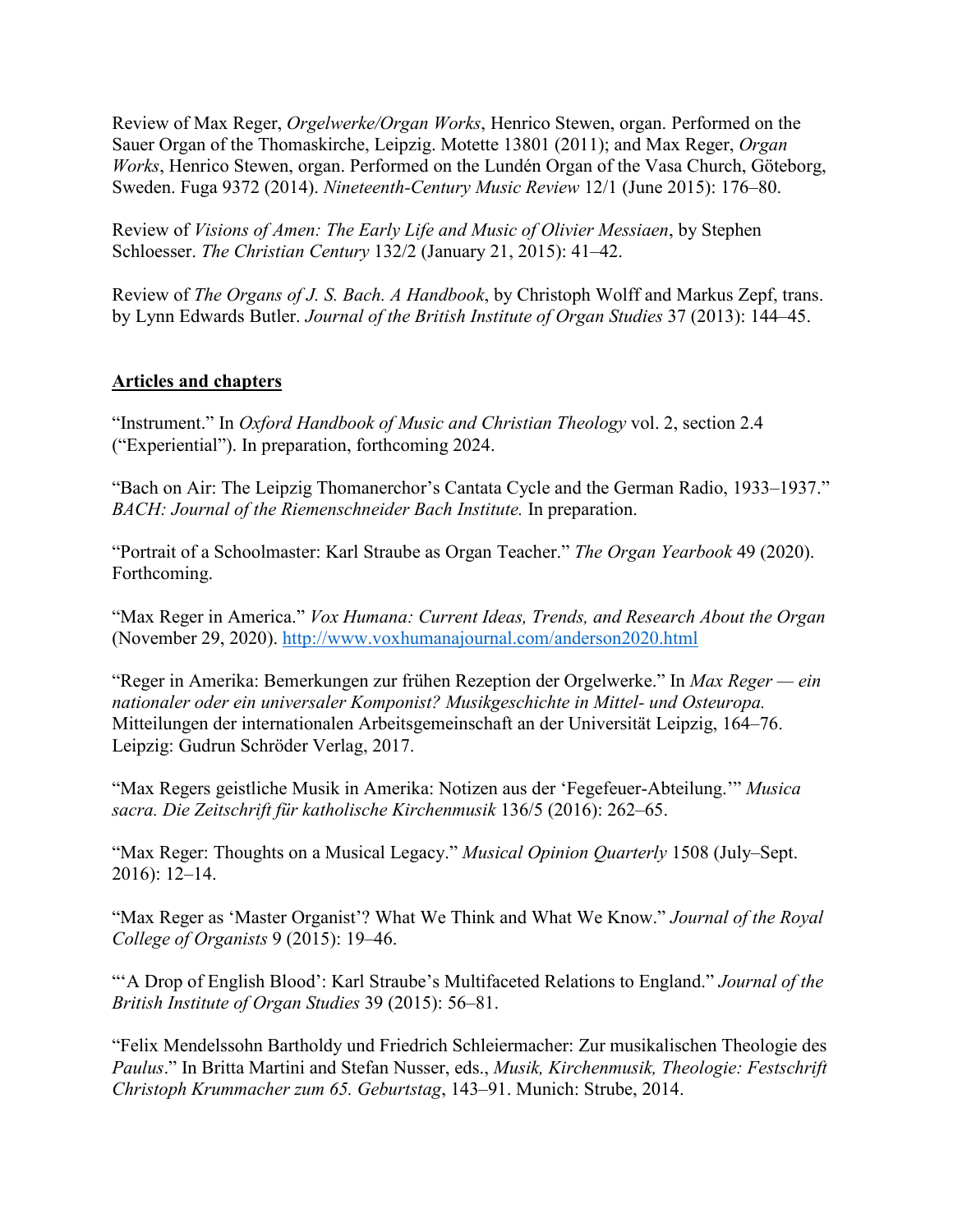"'Er spielt nicht Bach, sondern Reger in Bachschen Noten': Einiges über Max Regers Bachspiel." In Martina Sichardt, ed., *Annäherungen an Max Reger*. Schriften der Hochschule für Musik und Theater "Felix Mendelssohn Bartholdy" 8, 133–53. Hildesheim: Georg Olms, 2014.

"What Do You Think You Are Doing?: The Musician and Teacher Beyond the Page." In *The Hymn: A Journal of Congregational Song* 65/4 (Autumn 2014): 8–13. R/*Journal of the Association of Anglican Musicians* 25/5 (May/June 2016): 1, 4–9.

"Noch einmal Max Reger und Karl Straube: Gedanken über die bekannte Zusammenarbeit vor dem Hintergrund eines werdenden Straube-Bilds." In *Reger-Studien 9. Konfession – Werk – Interpretation. Perspektiven der Orgelwerke Max Regers. Kongressbericht Mainz 2012*, 229–46. Stuttgart: Carus, 2013.

"...wie ich es eigentlich meine...': In Pursuit of the Straube School via Recorded Evidence." In Kimberly Marshall, ed., *The Organ in Recorded Sound: History, Sources, Performance Practice*, 53–75. Göteborg: Göteborg Organ Art Center and Arizona State University, 2012.

"In Bach's Spirit: Karl Straube's Liszt Editions and Their Background." *The Organ Yearbook* 41 (2012): 115–36.

"Introduction" and "Max Reger (1873–1916)." In Christopher S. Anderson, ed., *Twentieth-Century Organ Music*. Routledge Studies in Musical Genres Series, 1–9 and 76–115. New York and London: Routledge, 2012.

"'Die reale Welt u. der nur Künstler werden eben immer Gegensätze bleiben': Musik und Gesellschaft im Wirken des Meininger Hofkapellmeisters Max Reger." In *Reger-Studien 8. Max Reger und die Musikstadt Leipzig. Kongressbericht Leipzig 2008*, 265–72. Stuttgart: Carus, 2010.

"Hans Henny Jahnn and Leipzig: Some Thoughts on the 'Organ Problem' of the 1920s." *Journal of the British Institute of Organ Studies* 33 (2009): 30–46.

"Once Again Johannes Brahms—Max Reger: Brahms Among the Organists." *The American Brahms Society Newsletter* 23/2 (Fall 2005): 6–9.

"Reger in Bach's Notes: On Self-Image and Authority in Max Reger's Bach Playing." *The Musical Quarterly* 87/4 (Winter 2004): 749–70.

"'...wie ein Anatom mit dem Seziermesser ...': Betrachtungen zur 'Meininger' Klangästhetik Max Regers." In Siegfried Schmalzriedt and Jürgen Schaarwächter, eds., *Reger-Studien 7. Festschrift für Susanne Popp*, 457–75. Stuttgart: Carus Verlag, 2004.

"Ehre und Unterordnung: Josef Rheinberger unter den Organisten der Leipziger Schule." In *Josef Rheinberger. Werk und Wirkung*, 373–95. Tutzing: Hans Schneider, 2004.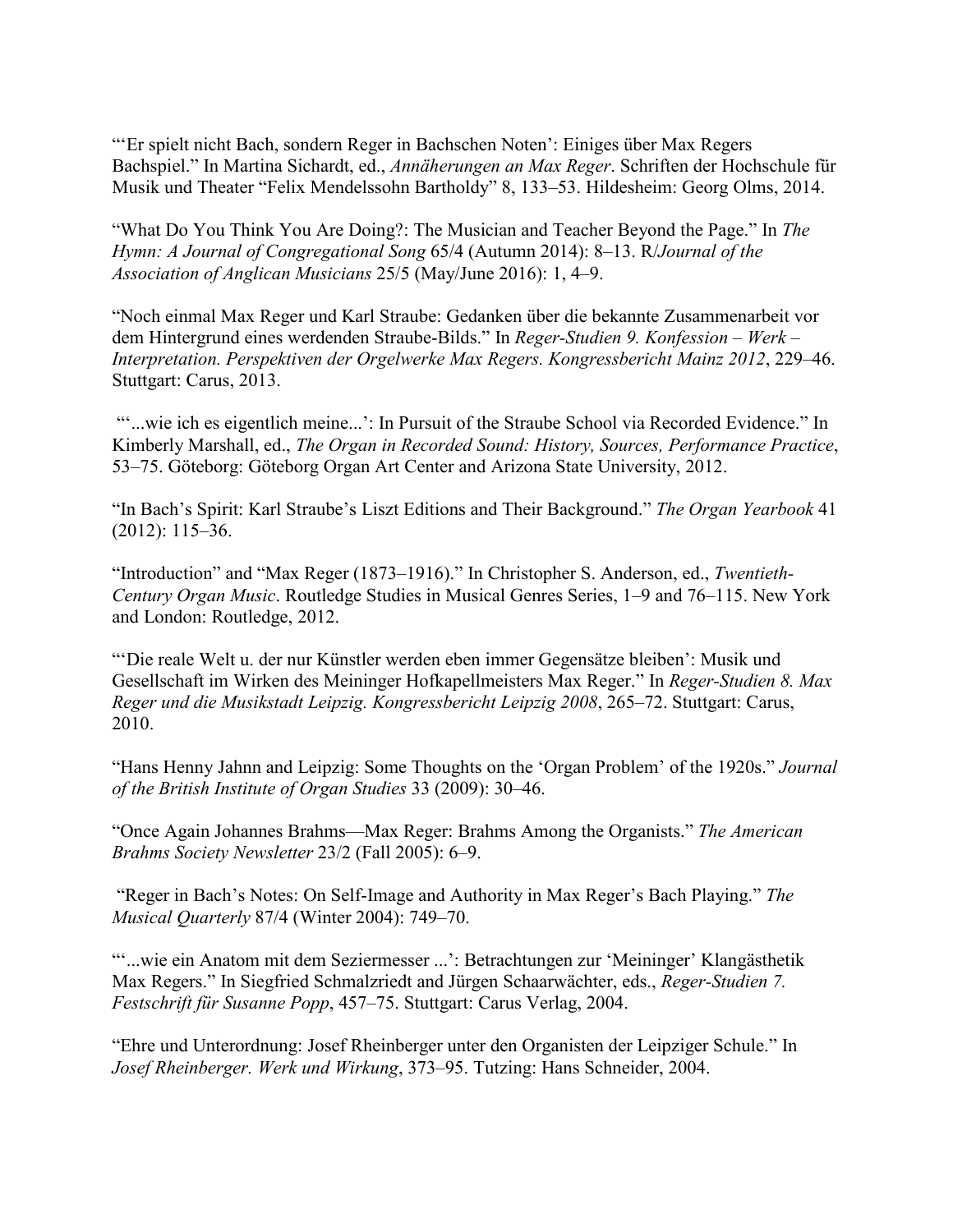"Sir Walter Galpin Alcock and the Organ." *Organist's Review. Journal of the Incorporated Association of Organists* 89/4 (November 2003): 320–26.

"The Organ of the Leipzig Conservatory 1887–1944." *The Organ Yearbook* 30 (2002): 149–79.

"The 'Bach Problem' and Karl Straube's Early Years." *The Organ Yearbook* 29 — *Bach und die Orgel* (2000): 137–56.

"Die Regernoten des amerikanischen Straube-Schülers George Lillich: Zur Regerpädagogik der Straube-Schule 1929–1930." In Alexander Becker, ed., *Reger-Studien 6. Moderne und Tradition. Kongressbericht Karlsruhe 1998*, 345–64. Wiesbaden: Breitkopf und Härtel, 2000.

"Karl Straube as Organist: Defining and Evaluating the Evidence." In *The Royal College of Organists Year Book 1999–2000*, 128–38. London: The Royal College of Organists, 1999.

"Walter Fischer on the Playing of Reger's Organ Music." *The Organ Yearbook* 25 (1995): 123– 36.

# **Liner notes**

*Karl Straube Plays Bach*. Dean Billmeyer, organist. Rondeau CD ROP 614546 (2018).

*Rheinberger: Trios, Overtures & Suites* (opp. 112, 149, 150). Centaur CD CEN 2986 (2010).

"'... the fantasies of a mass murderer ...': Max Reger and the Modernist Project," *Max Reger at SMU*. Christopher Anderson, organist. SoundBoard CD (2009).

# **CD recordings**

*Max Reger: 52 Chorale Preludes for Organ op. 67*. Richards, Fowkes & Co. organ op. 17, Episcopal Church of the Transfiguration, Dallas. Centaur, forthcoming fall 2021.

*Max Reger at SMU*. Opp. 135b, 59 no. 2, 67 no.3, and 57 on the C. B. Fisk organ op. 101 of Caruth Auditorium and the Aeolian-Skinner/Schudi/Dupont organ of Perkins Chapel, Dallas. Soundboard, Fall 2009.

Reviews James Hildreth, *The American Organist* 44/5 (May 2010): 67. David Humphreys, *The Organ Yearbook* 39 (2010): 175–76. George Bozeman, *The Tracker* 55/1 (Winter 2011): 54–55.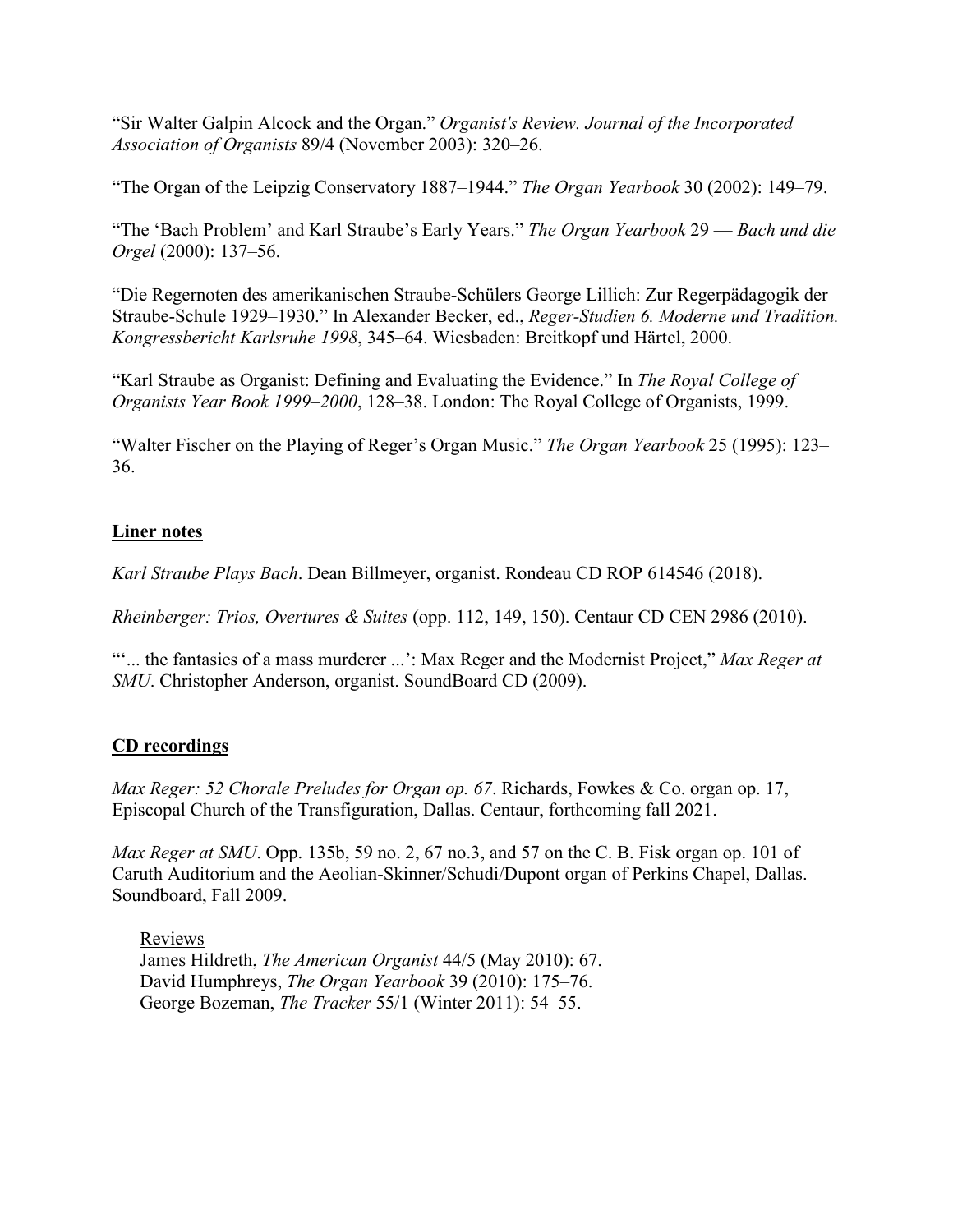# **Conference papers and lectures**

| University of Rochester, Eastman School of Music, Rochester NY<br>Trinity University, San Antonio TX                                                                          | 2018<br>2017 |
|-------------------------------------------------------------------------------------------------------------------------------------------------------------------------------|--------------|
|                                                                                                                                                                               | 2016         |
| University of Washington School of Music, Seattle WA                                                                                                                          | 2016         |
| University of Kentucky/American Guild of Organists, Lexington, KY                                                                                                             |              |
| Invited lecture: "How must they have played it? vs. How can we play it?: Performing<br>Reger at the Organ, One Hundred Years On"                                              |              |
| University of Rochester, Eastman School of Music, Rochester NY                                                                                                                | 2018         |
| Universität Basel, Musikwissenschaftliches Seminar, Basel CH                                                                                                                  | 2016         |
| Symposium Concepts of Improvisation Between the Two World Wars:                                                                                                               |              |
| Performativity, Staged Presence and Participation in Music                                                                                                                    |              |
| Conference paper and invited lecture "Max Reger Improvises: Thoughts on<br>Musical Presence as Cultural Critique"                                                             |              |
| University of Washington School of Music, Seattle WA                                                                                                                          | 2016         |
| Invited lecture "'Mag da prophezeihen - wer will - ich schaffe!': Some Thoughts<br>on Reger's Chamber Works"                                                                  |              |
| Duke University Department of Music, Durham NC                                                                                                                                | 2016         |
| Invited musicology series lecture "On Allusion and Quotation in the Music of Max<br>Reger"                                                                                    |              |
| Universität Leipzig, Institut für Musikwissenschaft, Leipzig DE                                                                                                               | 2016         |
| Conference Max Reger - ein nationaler oder ein universaler Komponist? Zum 100.<br>Todestag des Komponisten                                                                    |              |
| Conference paper "Reger in Amerika: Bemerkungen zur frühen Rezeption der<br>Orgelwerke"                                                                                       |              |
| Baylor University School of Music, Waco TX                                                                                                                                    | 2016         |
| Robert and Joyce Jones Midwinter Organ Conference                                                                                                                             |              |
| Invited lecture "Politics, Kultur, and the Organ: Some Remarks on Max Reger's<br>Music in the United States, 1899–1934"                                                       |              |
| Duke University Chapel, Durham NC                                                                                                                                             | 2016         |
| Westminster Choir College, Princeton NJ                                                                                                                                       | 2016         |
| Baylor University School of Music, Waco TX                                                                                                                                    | 2016         |
| Indiana University, Jacobs School of Music, Bloomington IN<br>Invited lecture "The Smallest Room in My House: Introducing Max Reger"                                          | 2015         |
| Hymn Society of the United States and Canada Annual Conference, Columbus OH<br>Keynote lecture "What Do You Think You Are Doing? The Musician and Teacher<br>Beyond the Page" | 2014         |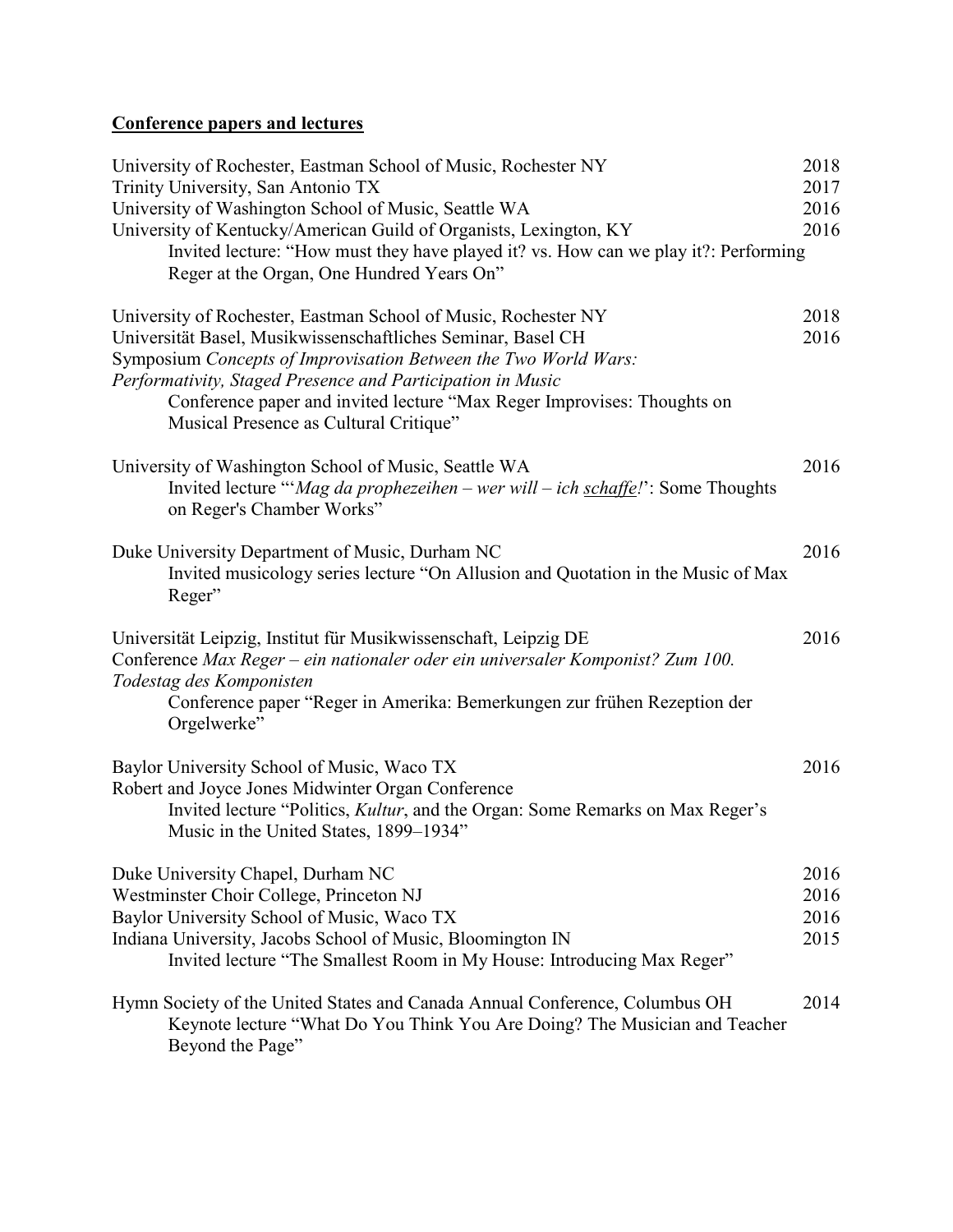| University of Iowa School of Music Organ Colloquium, Iowa City IA<br>Invited lecture "Karl Straube: Issues in His Life and Work"                                                                                                                                                                                     | 2014 |
|----------------------------------------------------------------------------------------------------------------------------------------------------------------------------------------------------------------------------------------------------------------------------------------------------------------------|------|
| Johannes-Gutenberg-Universität, Mainz DE<br>International Congress of the Max-Reger-Institut Perspektiven der Orgelwerke Max Regers<br>Conference paper "Neues über Karl Straubes Reger-Auffassung"                                                                                                                  | 2012 |
| Hochschule für Musik und Theater "Felix Mendelssohn Bartholdy," Kirchenmusikalisches<br>Institut, Leipzig DE<br>Keynote lecture marking the twentieth anniversary of the reactivation of the<br>Kirchenmusikalisches Institut<br>Seminar on the "kirchenmusikalische Bewegung" in early twentieth-century<br>Germany | 2012 |
| Westfield Center and University of Houston, Houston TX<br>Conference Historical Eclecticism: Organ Building and Playing in the 21 <sup>st</sup> Century<br>Invited paper "Reger through History: Why Playing the Organ Music Is a Problem"                                                                           | 2012 |
| Hymn Society of the United States and Canada Annual Conference, Colorado Springs CO<br>Invited lecture "A Theology of Singing, Historically Considered"                                                                                                                                                              | 2011 |
| Southern Methodist University, Dedman College, Dallas TX<br>Human Rights Program Symposium Holocaust Legacies: Shoah as Turning Point<br>Opening panel participant "Music, Musicians, and Music-Making in Hitler's<br>Germany" and lecture/performance "Music Out of the Ashes"                                      | 2009 |
| Hochschule für Musik und Theater "Felix Mendelssohn Bartholdy," Leipzig DE<br>2. Europäische Orgelakademie Leipzig 2009<br>Invited lecture "Reger und Straube"                                                                                                                                                       | 2009 |
| Hochschule für Musik und Theater "Felix Mendelssohn Bartholdy," Leipzig DE<br>Max Reger Forum Leipzig 2009<br>Conference paper "'Er spielt nicht Bach, sondern Reger in Bachschen Noten':<br>Einiges über Max Regers Bachspiel"                                                                                      | 2009 |
| University of North Texas School of Music Organ Colloquium, Denton TX<br>Invited lecture "Playing Reger: The Case of Opus 135b"                                                                                                                                                                                      | 2009 |
| University of North Texas School of Music, Denton TX<br>Conference on the opening of the Helmuth Wolff organ<br>Panel participant on Friedrich Ladegast and German Romanticism                                                                                                                                       | 2008 |
| Southern Methodist University, Perkins School of Theology, Dallas TX<br><b>Faculty Symposium</b><br>Lecture "Felix Mendelssohn and Friedrich Schleiermacher: Toward a Musical<br>Theology of <i>Paulus</i> op. 36"                                                                                                   | 2008 |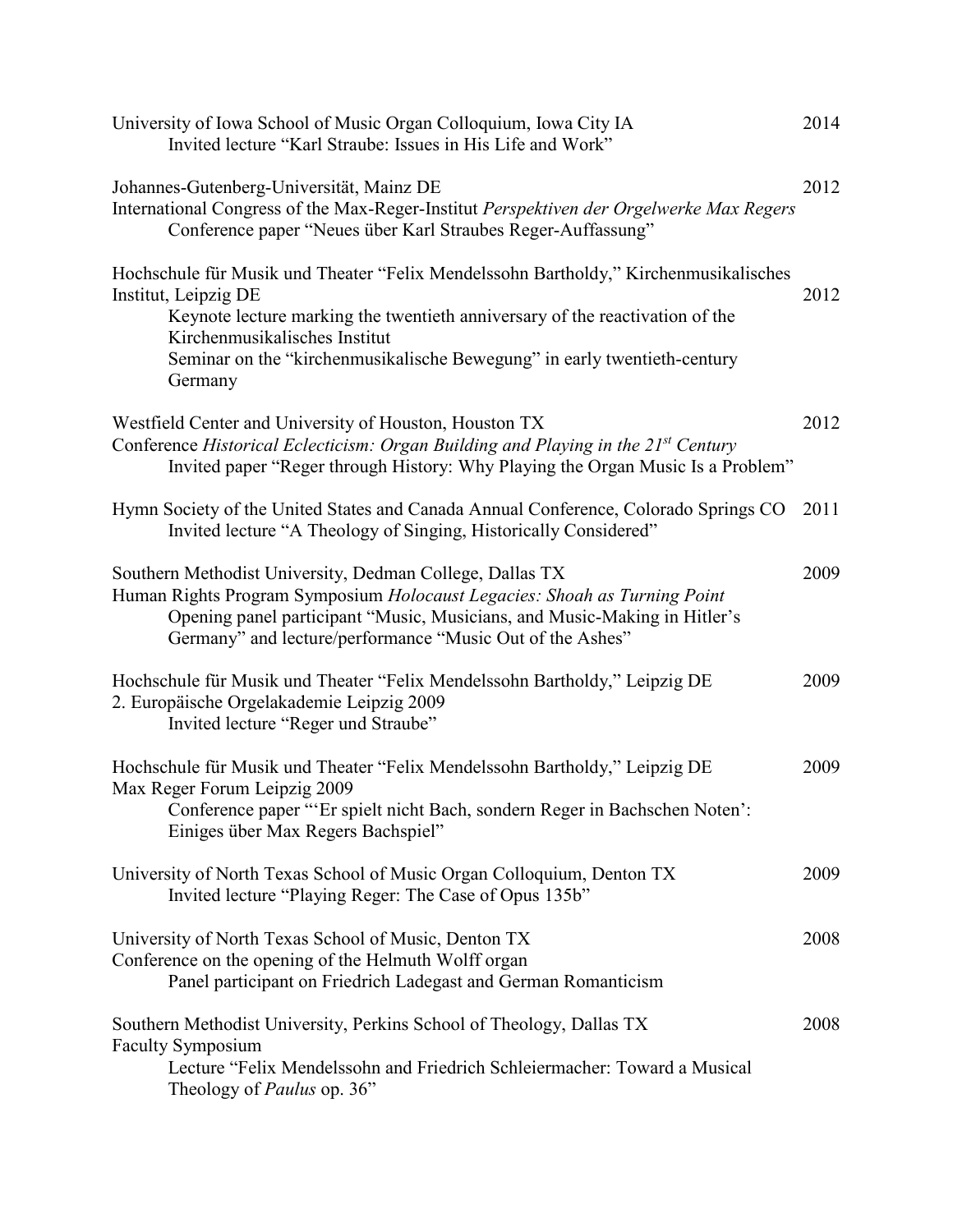| 2008<br>Universität Leipzig, Leipzig DE<br>XIV. Internationaler Kongress der Gesellschaft für Musikforschung Musik-Stadt:<br>Traditionen und Perspektiven urbaner Musikkulturen<br>Conference paper "Die reale Welt u. der nur Künstler werden eben immer<br>Gegensätze bleiben': Musik und Gesellschaft im Wirken des Meininger<br>Hofkapellmeisters Max Reger" |  |
|------------------------------------------------------------------------------------------------------------------------------------------------------------------------------------------------------------------------------------------------------------------------------------------------------------------------------------------------------------------|--|
| 2008<br>Hochschule für Musik und Theater "Felix Mendelssohn Bartholdy," Leipzig DE<br>Invited lecture "Max Reger als Organist"                                                                                                                                                                                                                                   |  |
| 2008<br>University of Durham, St. Chad's College, Durham UK<br>International Conference on Nineteenth-Century Music Performing Romantic Music<br>Conference paper "Karl Straube's Editing of Early Organ Music, 1904–1913"                                                                                                                                       |  |
| 2007<br>University of Texas, Butler School of Music, Austin TX<br>American Musicological Society Southwest Chapter meeting<br>Conference paper "On the Forging of a Modernist Image: The Case of Max Reger<br>and the Organ"                                                                                                                                     |  |
| 2005<br>University of Minnesota–Twin Cities School of Music, Minneapolis MN<br>Faculty/Student Symposium in Musicology<br>Invited paper "The Meininger Hofkapelle under Max Reger, 1911-1914"                                                                                                                                                                    |  |
| 2005<br>Rutgers University, New Brunswick NJ<br>Organ Historical Society Symposium Impressions of the Organ<br>Conference paper "Max Reger as 'Master Organist'?: What We Think and What<br>We Know"                                                                                                                                                             |  |
| Anton-Bruckner-Privatuniversität, Linz AT<br>2005<br>Internationales Max-Reger-Symposium Linz<br>Invited lectures "Die Aufsätze Max Regers und seine Beziehung zum geschriebenen<br>Wort" and "Was für einen Organisten war Reger in Wirklichkeit?"                                                                                                              |  |
| University of Washington School of Music, Seattle WA<br>2004                                                                                                                                                                                                                                                                                                     |  |
| American Musicological Society National Meeting<br>University of Durham, St. Chad's College, Durham UK<br>2004<br>International Conference on Nineteenth-Century Music<br>Conference paper "Max Reger, the Meiningen Court Orchestra, and the Reinvention                                                                                                        |  |
| of the Nineteenth Century"                                                                                                                                                                                                                                                                                                                                       |  |
| Rutgers University, New Brunswick NJ<br>2004<br>American Bach Society Biennial Conference                                                                                                                                                                                                                                                                        |  |
| Valley City State University, Valley City ND<br>2004<br>American Musicological Society Midwest Chapter meeting<br>Conference paper "Reger Performs Bach: Evidence from the Meiningen Reger Archive"                                                                                                                                                              |  |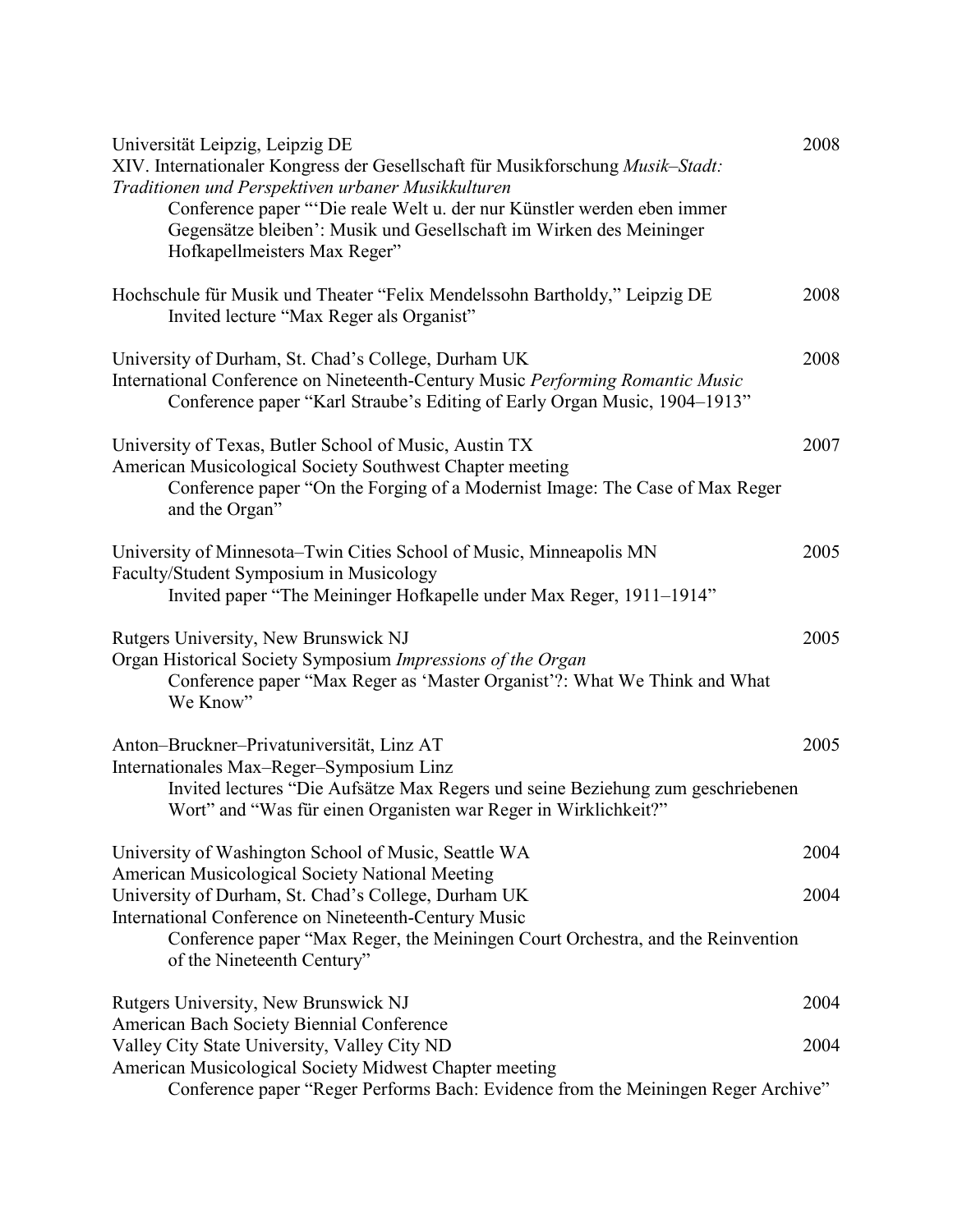| University of Hawaii, Honolulu HI<br>International Conference on Arts and Humanities<br>Conference paper "Hans Henny Jahnn's Quarrel with History, or The Strange Story<br>of the 'Organ Problem' of the 1920s"                  | 2004 |
|----------------------------------------------------------------------------------------------------------------------------------------------------------------------------------------------------------------------------------|------|
| University of North Dakota, Grand Forks ND<br>North Dakota University System Arts and Humanities Summit<br>Conference paper "Toward a Profile for Max Reger: J. S. Bach's Ghost at Either<br>End of the Twentieth Century"       | 2002 |
| Sarum College, Salisbury UK<br>British Institute of Organ Studies Residential Conference<br>Invited paper "Sir Walter Galpin Alcock and the Organ"                                                                               | 2002 |
| Göteborg University, Göteborg SE<br>Göteborg International Organ Academy Symposium Organ Performance in the<br>Late Romantic Era                                                                                                 | 2002 |
| Invited paper "Exploring Reger's Idea of Klang: Some Source Studies from the<br>Schloß Elisabethenburg Meiningen"<br>Panel participant "Romantic Organ Performance: A Tradition Lost and Regained?"                              |      |
| Arizona State University School of Music, Dance & Theater, Tempe AZ<br>International Colloquium The Organ and Recorded Sound<br>Invited paper "wie ich es eigentlich meine : In Pursuit of the Straube School via<br>Recordings" | 2002 |
| Ludwig-Maximilian-Universität, Munich DE<br>Joseph-Rheinberger-Symposium<br>Conference paper "Ehre und Unterordnung: Josef Rheinberger unter den Organisten<br>der Leipziger Schule"                                             | 2001 |
| Göteborg University, Göteborg SE<br>Göteborg International Organ Academy<br>Conference paper "Schnitger, Ramin, Jahnn, and the 'Organ Problem' of the 1920s"                                                                     | 2000 |
| Universität Karlsruhe, Karlsruhe DE<br>Max-Reger-Congress<br>Conference paper "Die Regernoten des amerikanischen Straube-Schülers George<br>Lillich: Zur Regerpädagogik der Straube-Schule 1929–1930"                            | 1998 |
| Göteborg University, Göteborg SE<br>Göteborg International Organ Academy<br>Conference paper "'die reinsten Antipoden Bachs ': Toward a Performance and<br>Reception History of the French Organ Repertory in Germany"           | 1998 |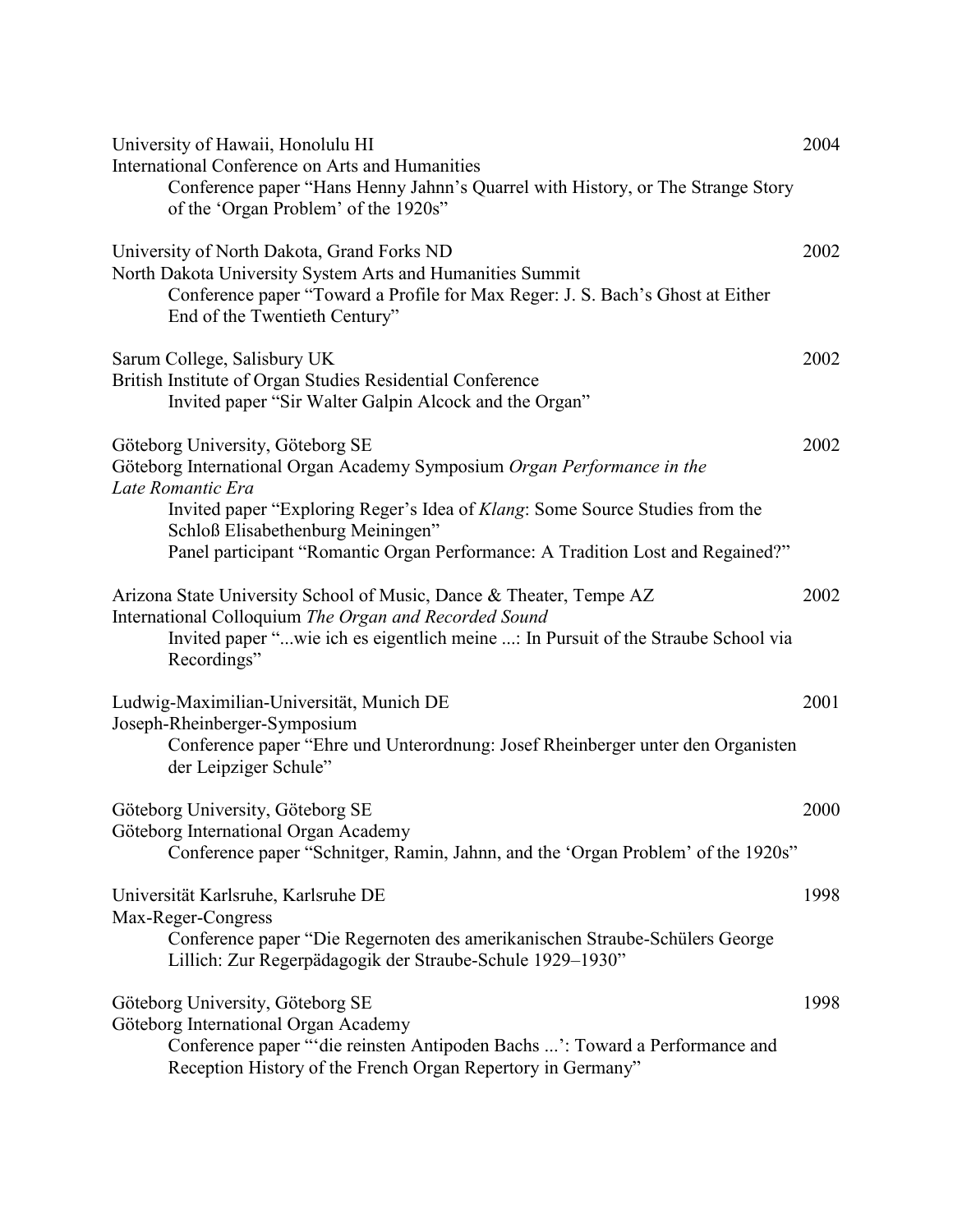| Colorado State University School of Music, Theater, and Dance, Fort Collins CO<br>American Guild of Organists National Conference on Organ Pedagogy<br>Conference paper "Karl Straube as Organist: Defining and Evaluating the Evidence"                                                                                                                                                                                               | 1998                                         |
|----------------------------------------------------------------------------------------------------------------------------------------------------------------------------------------------------------------------------------------------------------------------------------------------------------------------------------------------------------------------------------------------------------------------------------------|----------------------------------------------|
| Göteborg University, Göteborg SE<br>Göteborg International Organ Academy<br>Conference paper "Max Reger, Karl Straube, and the Dynamics of 'Influence,' with<br>Special Consideration to Opus 135b, Phantasie und Fuge d-moll"                                                                                                                                                                                                         | 1996                                         |
| Southern Methodist University Division of Music, Dallas TX<br><b>SMU Johannes Brahms Festival</b><br>Invited lecture "Johannes Brahms, Johann Sebastian Bach, and the Weight of<br>Historical Awareness: The Case for Op. post. 122"                                                                                                                                                                                                   | 1989                                         |
| <b>Other occasional lectures and teaching</b>                                                                                                                                                                                                                                                                                                                                                                                          |                                              |
| Texas Christian University, Brite Divinity School, Fort Worth TX<br>"Music in Christian Worship: Reformation to Eighteenth Century," lectures for<br>the online course Music in Christian Worship, co-taught with Paul Westermeyer<br>and Jan Michael Joncas                                                                                                                                                                           | 2020                                         |
| Big Moose Bach Fest, Randolph NH<br>Keynote lecture "Listening to Bach"                                                                                                                                                                                                                                                                                                                                                                | 2019                                         |
| The Dallas Opera, Mankoff Lectures, Dallas TX<br>"Here first do I begin': Wagner, Wagnerism, and The Flying Dutchman"<br>"Boy Wonder: Korngold's Der Ring des Polykrates op. 7<br>"Opera on the Wilde Side: Richard Strauss's Salome"<br>"Erich Wolfgang Korngold and Die tote Stadt"<br>"Dominick Argento's Henry James: Encountering The Aspern Papers"<br>"What You Are Getting Yourself Into: Richard Wagner's Tristan und Isolde" | 2018<br>2018<br>2014<br>2014<br>2013<br>2012 |
| Houston Bach Society, Houston TX<br>Pre-concert lecture "Bach's Cantata for the New Year <i>Herr Gott, dich loben wir</i><br>BWV 16 in Context"                                                                                                                                                                                                                                                                                        | 2017                                         |
| American Guild of Organists National Convention, Houston TX<br>Workshop "An Introduction to the Organ Music of Max Reger," with Dean<br>Billmeyer, introducing the publication of the same name                                                                                                                                                                                                                                        | 2016                                         |
| <b>BBC London "Music Matters"</b><br>Interview for the Reger anniversary year                                                                                                                                                                                                                                                                                                                                                          | 2016                                         |